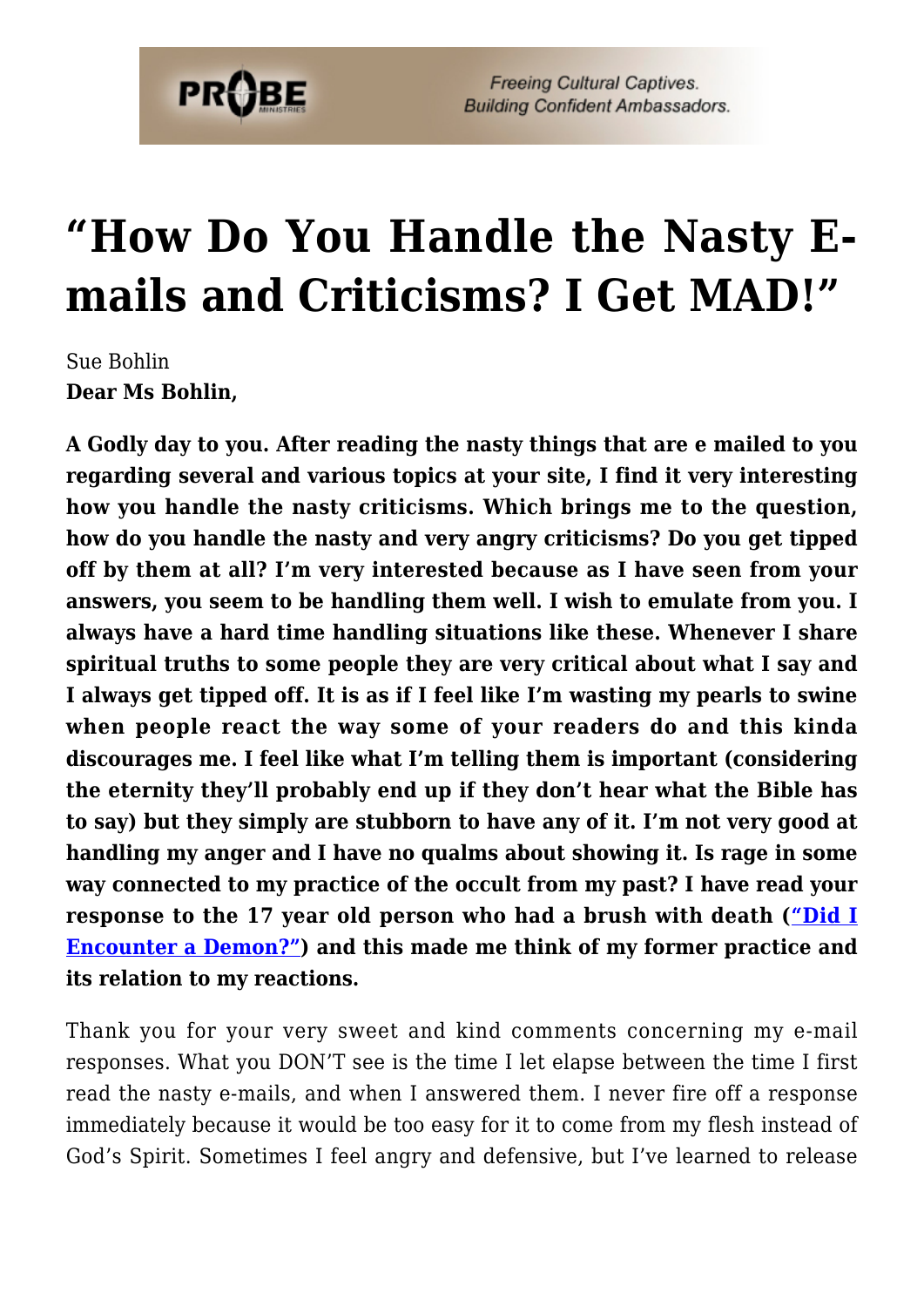

**Freeing Cultural Captives. Building Confident Ambassadors.** 

those reactions into the Lord's hands and invite Him into the situation.

And then other times, I recognize what I think are the underlying motivations of people's venting. Often there's been hurt, always there is some deception of the enemy. They don't know that they are just pawns of the enemy, and I feel sorry for them. I've been involved in ministry for a long time, including some lay counseling training, so I see things a little differently.

Concerning your rage and anger, I would say that those are secondary emotions, and SOMETHING is fueling them. Anger doesn't occur in a vacuum. Usually it is the result of fear or pain or both. Although, if you have a history of occult involvement, I wouldn't rule out the possibility of demonic "button-pushing." Have you gone through any process of renouncing your occultic practices (Rom. 13:12) so you shut any doors to the enemy into your spirit? Neil Anderson's book *The Bondage Breaker* has a powerful chapter called "Steps to Freedom in Christ" that walks you through a list of possible open doors to the enemy that you can close as you renounce them. I would strongly suggest that for you.

However, if you have an ongoing problem with anger, particularly angry words, know that the Lord Jesus said that "out of the abundance of the heart the mouth speaks." Angry words come from an angry heart. Not that it's a sin to be angry, but it sounds like you need to look at what's making you angry and deal with it through forgiveness, if someone has hurt you. Or readjusting your belief system–such as developing realistic expectations of life, of God, of other people, of yourself.

I understand your anger when people don't appreciate the spiritual truth you share with them. Let me try and reframe what's happening to hopefully help you react more wisely. You have the truth, they need the truth. HOWEVER, if they are spiritually blind (think cataracts), they cannot see their need for the truth OR the truth itself. First God has to do a work in their hearts before they can receive it. Or, you are offering the Living Water, but their cups are upside down. If you pour